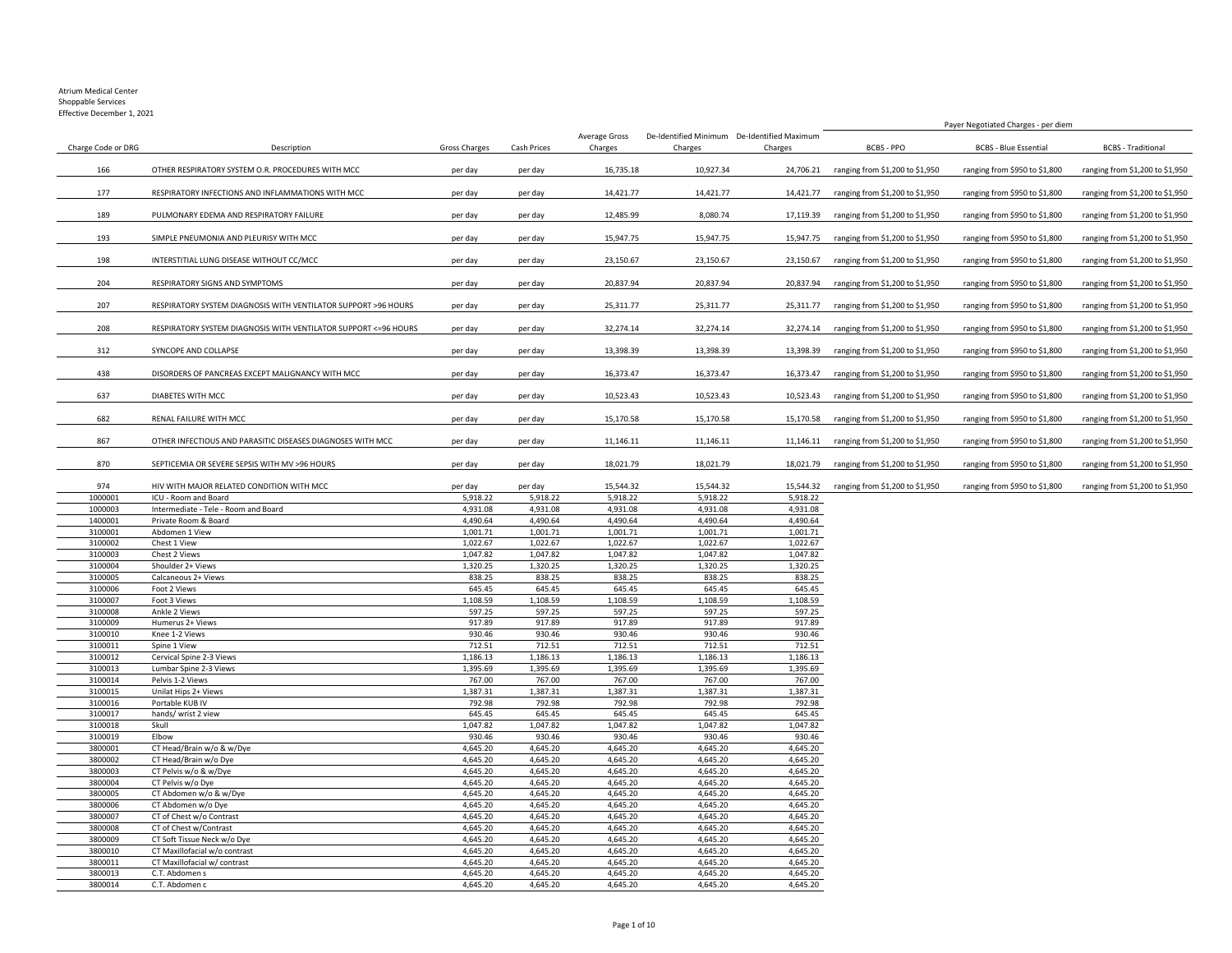Effective December 1, 2021

Charge Code or DRG Description Gross Charges Cash Prices Charges Charges Charges BCBS - PPO BCBS - Blue Essential BCBS - Traditional C.T. Abdomen c/s 4,645.20 4,645.20 4,645.20 4,645.20 4,645.20 C.T. Chest s 4,645.20 4,645.20 4,645.20 4,645.20 4,645.20 C.T. Chest c/s 4,645.20 4,645.20 4,645.20 4,645.20 4,645.20 C.T. Extre. (upper) s 4,645.20 4,645.20 4,645.20 4,645.20 4,645.20 C.T. Extre. (upper) c 4,645.20 4,645.20 4,645.20 4,645.20 4,645.20 C.T. Extre. (lower) s 4,645.20 4,645.20 4,645.20 4,645.20 4,645.20 C.T. Extre. (lower) c 4,645.20 4,645.20 4,645.20 4,645.20 4,645.20 C.T. Facial Bones c 4,645.20 4,645.20 4,645.20 4,645.20 4,645.20 3800023 C.T. Head s 4,645.20 4,645.20 4,645.20 4,645.20 3800024 C.T. Head c 4,645.20 4,645.20 4,645.20 4,645.20 C.T. Head c/s 4,645.20 4,645.20 4,645.20 4,645.20 4,645.20 C.T. I.A.C 4,645.20 4,645.20 4,645.20 4,645.20 4,645.20 C.T. Orbits 4,645.20 4,645.20 4,645.20 4,645.20 4,645.20 Bone Density 4,645.20 4,645.20 4,645.20 4,645.20 4,645.20 Urogram Antegrade 4,645.20 4,645.20 4,645.20 4,645.20 4,645.20 3800030 CT Angiography, Abd and bil. Run off 1980 1990. Bill and the service of the service of the service of t<br>1990.80 4,645.20 4,645.20 4,645.20 4,645.20 4,645.20 4,645.20 4,645.20 4,645.20 4,645.20 4,645.20 4,645.20 4,<br> Ionic Contrast 940.80 940.80 940.80 940.80 940.80 US Abdominal limited 1,793.86 1,793.86 1,793.86 1,793.86 1,793.86 US Exam, Extemity 1,584.30 1,584.30 1,584.30 1,584.30 1,584.30 US Renal 1,745.66 1,745.66 1,745.66 1,745.66 1,745.66 3500004 Unilat/Limited 1,835.77 1,835.77 1,835.77 1,835.77 1,835.77 1,835.77 1,835.77 1,835.77 1,835.77 US Lower Extremity Lim 1,274.14 1,274.14 1,274.14 1,274.14 1,274.14 Limited 1,257.38 1,257.38 1,257.38 1,257.38 1,257.38 US Scrotum 1,544.48 1,544.48 1,544.48 1,544.48 1,544.48 Venous dobler 1 view 1,274.15 1,274.15 1,274.15 1,274.15 1,274.15 Echocardiogram 2,587.20 2,587.20 2,587.20 2,587.20 2,587.20 Respiratory Evaluation 504.00 504.00 504.00 504.00 504.00 Resp Patient/Family Education 224.00 224.00 224.00 224.00 224.00 Vent Initial Setup 5,824.00 5,824.00 5,824.00 5,824.00 5,824.00 Vent Per Day 6,160.00 6,160.00 6,160.00 6,160.00 6,160.00 Vent Per Hour 256.67 256.67 256.67 256.67 256.67 CPAP/BiPAP Per day 2,800.00 2,800.00 2,800.00 2,800.00 2,800.00 CPAP/BiPAP 1/2 day 1,400.00 1,400.00 1,400.00 1,400.00 1,400.00 CPAP/BiPAP setup 5,600.00 5,600.00 5,600.00 5,600.00 5,600.00 CPAP/BiPAP Per Hr 116.67 116.67 116.67 116.67 116.67 Oxygen/Aerosol Per Hr 224.00 224.00 224.00 224.00 224.00 Trach Care every 12 hrs 392.00 392.00 392.00 392.00 392.00 Change Trach Tube 504.00 504.00 504.00 504.00 504.00 Suctioning 168.00 168.00 168.00 168.00 168.00 4200011 Pulse Oximetry Per Use 134.40 134.40 134.40 134.40 134.40 134.40 134.40 134.40 134.40 134.40 134.40 134.40 134.40 134.40 134.40 134.40 134.40 136.00 1308.00 1308.00 1308.00 1308.00 1308.00 1308.00 1308.00 1308.00 1 Pulse Oximetry Daily/Cont 308.00 308.00 308.00 308.00 308.00 Incentive Spirometry Tx 280.00 280.00 280.00 280.00 280.00 Aerosol Treatment 504.00 504.00 504.00 504.00 504.00 CPT Treatment 448.00 448.00 448.00 448.00 448.00 MDI Treatment 336.00 336.00 336.00 336.00 336.00 Neb Treatment 336.00 336.00 336.00 336.00 336.00 EKG 1,120.00 1,120.00 1,120.00 1,120.00 1,120.00 ABG 616.00 616.00 616.00 616.00 616.00 Sputum Collection 224.00 224.00 224.00 224.00 224.00 Code Blue 1 hour 9,184.00 9,184.00 9,184.00 9,184.00 9,184.00 PT Evaluation 628.69 628.69 628.69 628.69 628.69 PT Reassessment 419.13 419.13 419.13 419.13 419.13 PT Discharge Summary 314.34 314.34 314.34 314.34 314.34 Gait Training 209.56 209.56 209.56 209.56 209.56 Manual Therapy Technique 209.56 209.56 209.56 209.56 209.56 Electrical Stimulation 209.56 209.56 209.56 209.56 209.56 4800007 PT Theraputic Activities 209.56 209.56 209.56 209.56 209.56 209.56 209.56 209.56 209.56 209.56 209.56<br>1800008 PT Theraputic Exercise 2003.56 209.56 209.56 209.56 209.56 209.56 209.56 209.56 209.56 209.56 PT Theraputic Exercise 209.56 209.56 209.56 209.56 209.56 Wheelchair Management 209.56 209.56 209.56 209.56 209.56 PT Neuromuscular Re-Ed 209.56 209.56 209.56 209.56 209.56 App of Short Leg Slint 209.56 209.56 209.56 209.56 209.56 OT Evaluation 628.69 628.69 628.69 628.69 628.69 OT Reassessment 419.13 419.13 419.13 419.13 419.13

Average Gross

De-Identified Minimum De-Identified Maximum

Payer Negotiated Charges - per diem

 OT Discharge Summary 314.34 314.34 314.34 314.34 314.34 OT Theraputic Exercise 209.56 209.56 209.56 209.56 209.56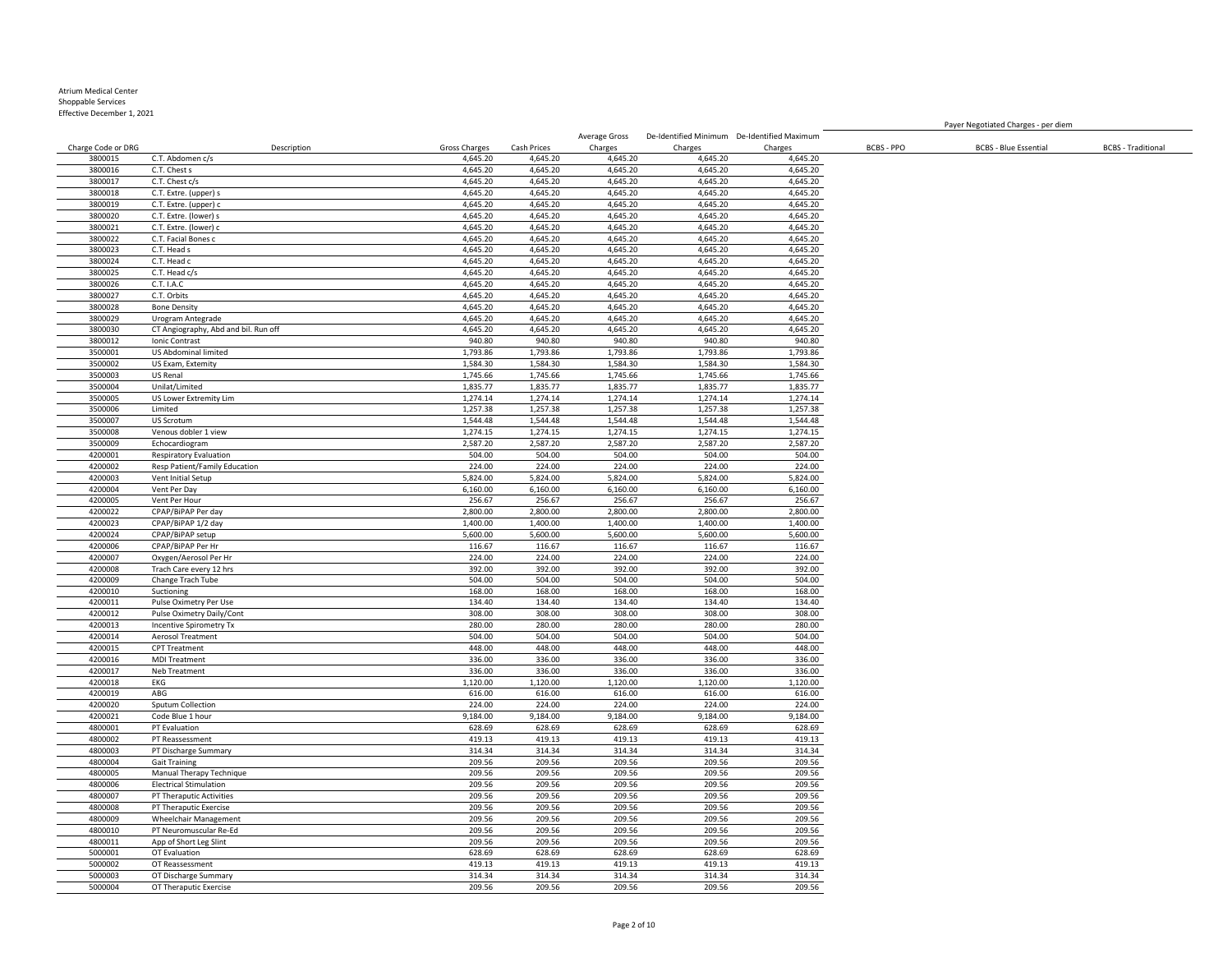# Atrium Medical Center

Shoppable Services

Effective December 1, 2021

|                    |                                     |                      |                    | Average Gross      | De-Identified Minimum De-Identified Maximum |                    |                   |                              |                           |
|--------------------|-------------------------------------|----------------------|--------------------|--------------------|---------------------------------------------|--------------------|-------------------|------------------------------|---------------------------|
| Charge Code or DRG | Description                         | <b>Gross Charges</b> | Cash Prices        | Charges            | Charges                                     | Charges            | <b>BCBS - PPO</b> | <b>BCBS - Blue Essential</b> | <b>BCBS</b> - Traditional |
| 5000005            | OT Theraputic Activities            | 209.56               | 209.56             | 209.56             | 209.56                                      | 209.56             |                   |                              |                           |
| 5000006            | OT Self Care Training               | 209.56               | 209.56             | 209.56             | 209.56                                      | 209.56             |                   |                              |                           |
| 5000007            | OT Neuromuscular Re-Ed              | 209.56               | 209.56             | 209.56             | 209.56                                      | 209.56             |                   |                              |                           |
| 5000008            | OT ADL                              | 209.56               | 209.56             | 209.56             | 209.56                                      | 209.56             |                   |                              |                           |
| 5000009            | Manual Therapy Technique            | 209.56               | 209.56             | 209.56             | 209.56                                      | 209.56             |                   |                              |                           |
| 5000010            | <b>Cognitive Training</b>           | 209.56               | 209.56             | 209.56             | 209.56                                      | 209.56             |                   |                              |                           |
| 5000011            | App of Arm/Hand Slint               | 209.56               | 209.56             | 209.56             | 209.56                                      | 209.56             |                   |                              |                           |
| 4900001            | ST SP/Language Evaluation           | 628.69               | 628.69             | 628.69             | 628.69                                      | 628.69             |                   |                              |                           |
| 4900002            | Tx of Speech/Language               | 314.34               | 314.34             | 314.34             | 314.34                                      | 314.34             |                   |                              |                           |
| 4900003            | Speech Language Cognitive Eval      | 628.69               | 628.69             | 628.69             | 628.69                                      | 628.69             |                   |                              |                           |
| 4900004            | Cognitive Skills Dev't ea 15 min    | 209.56               | 209.56             | 209.56             | 209.56                                      | 209.56             |                   |                              |                           |
| 4900005            | Eval Swallow Radio-Opaque Mat       | 1,089.73             | 1,089.73           | 1,089.73           | 1,089.73                                    | 1,089.73           |                   |                              |                           |
| 4900006            | Clinical Eval of Swallow Function   | 628.69               | 628.69             | 628.69             | 628.69                                      | 628.69             |                   |                              |                           |
| 4900007            | TX of Swallow Dysfunction           | 314.34               | 314.34             | 314.34             | 314.34                                      | 314.34             |                   |                              |                           |
| 4900008            | Eval for Symbol-Based Comm          | 628.69               | 628.69             | 628.69             | 628.69                                      | 628.69             |                   |                              |                           |
| 4900009            | Tx for Symbol-Based Comm            | 314.34               | 314.34             | 314.34             | 314.34                                      | 314.34             |                   |                              |                           |
| 4900010            | Eval/PMV                            | 628.69               | 628.69             | 628.69             | 628.69                                      | 628.69             |                   |                              |                           |
| 4900011            | Treatment for PMV                   | 314.34               | 314.34             | 314.34             | 314.34                                      | 314.34             |                   |                              |                           |
| 4900012            | Eval/Elect Comp-Based SGD           | 628.69               | 628.69             | 628.69             | 628.69                                      | 628.69             |                   |                              |                           |
| 4900013            | Tx for Elect/Comp-Based SGD         | 314.34               | 314.34             | 314.34             | 314.34                                      | 314.34             |                   |                              |                           |
| 4900014            | Neuromuscular Re-Educate per 15 min | 209.56               | 209.56             | 209.56             | 209.56                                      | 209.56             |                   |                              |                           |
| 2700001            | Blood                               | 2,744.28             | 2,744.28           | 2,744.28           | 2,744.28                                    | 2,744.28           |                   |                              |                           |
|                    |                                     |                      |                    |                    |                                             |                    |                   |                              |                           |
| 2700002<br>1500001 | <b>Blood Administration</b>         | 1,372.14<br>429.60   | 1,372.14<br>429.60 | 1,372.14<br>429.60 | 1,372.14<br>429.60                          | 1,372.14<br>429.60 |                   |                              |                           |
|                    | <b>Telemetry Monitoring</b>         |                      |                    |                    |                                             |                    |                   |                              |                           |
| 4400001            | <b>Inpatient Hemodialysis</b>       | 8,820.00             | 8,820.00           | 8,820.00           | 8,820.00                                    | 8,820.00           |                   |                              |                           |
| 2200001            | ACTH                                | 157.56               | 157.56             | 157.56             | 157.56                                      | 157.56             |                   |                              |                           |
| 2200002            | <b>ACETAMINOPHEN</b>                | 171.07               | 171.07             | 171.07             | 171.07                                      | 171.07             |                   |                              |                           |
| 2200003            | ACETONE                             | 171.07               | 171.07             | 171.07             | 171.07                                      | 171.07             |                   |                              |                           |
| 2200004            | AFB                                 | 470.43               | 470.43             | 470.43             | 470.43                                      | 470.43             |                   |                              |                           |
| 2200005            | ALANINE AMINOTRANSFERASE            | 45.02                | 45.02              | 45.02              | 45.02                                       | 45.02              |                   |                              |                           |
| 2200006            | ALBUMIN, SERUM                      | 126.05               | 126.05             | 126.05             | 126.05                                      | 126.05             |                   |                              |                           |
| 2200007            | ALBUMIN, URINE                      | 126.05               | 126.05             | 126.05             | 126.05                                      | 126.05             |                   |                              |                           |
| 2200008            | ALDOLASE, SERUM                     | 146.31               | 146.31             | 146.31             | 146.31                                      | 146.31             |                   |                              |                           |
| 2200009            | ALDOSTERONE                         | 153.06               | 153.06             | 153.06             | 153.06                                      | 153.06             |                   |                              |                           |
| 2200010            | ALKALINE PHOSPATASE                 | 366.89               | 366.89             | 366.89             | 366.89                                      | 366.89             |                   |                              |                           |
| 2200011            | ALPHA FETOPROTEIN                   | 544.71               | 544.71             | 544.71             | 544.71                                      | 544.71             |                   |                              |                           |
| 2200012            | ALPHA FETOPROTEIN SERUM (AFP)       | 972.37               | 972.37             | 972.37             | 972.37                                      | 972.37             |                   |                              |                           |
| 2200013            | <b>AMIKACIN</b>                     | 252.10               | 252.10             | 252.10             | 252.10                                      | 252.10             |                   |                              |                           |
| 2200014            | AMITRIPTYLINE SERUM                 | 299.36               | 299.36             | 299.36             | 299.36                                      | 299.36             |                   |                              |                           |
| 2200015            | <b>AMMONIA</b>                      | 371.39               | 371.39             | 371.39             | 371.39                                      | 371.39             |                   |                              |                           |
| 2200016            | AMYLASE SERUM                       | 452.42               | 452.42             | 452.42             | 452.42                                      | 452.42             |                   |                              |                           |
| 2200017            | ANA                                 | 402.90               | 402.90             | 402.90             | 402.90                                      | 402.90             |                   |                              |                           |
| 2200018            | ANGIOTENSIN CONVERTING ENZYME       | 225.09               | 225.09             | 225.09             | 225.09                                      | 225.09             |                   |                              |                           |
| 2200019            | ANTICARDIOLIPIN ANTIBODIES          | 306.12               | 306.12             | 306.12             | 306.12                                      | 306.12             |                   |                              |                           |
| 2200020            | ANTI-DNA, SINGLE STRANDED ANT.      | 414.16               | 414.16             | 414.16             | 414.16                                      | 414.16             |                   |                              |                           |
| 2200021            | ANTIMYOCARDIAL ANTIBODIES - QU      | 306.12               | 306.12             | 306.12             | 306.12                                      | 306.12             |                   |                              |                           |
| 2200022            | ANTIPARIETAL CELL, ANTIBODIES       | 243.09               | 243.09             | 243.09             | 243.09                                      | 243.09             |                   |                              |                           |
| 2200023            | ANTIPLATELET ANTIBODIES             | 351.13               | 351.13             | 351.13             | 351.13                                      | 351.13             |                   |                              |                           |
| 2200024            | ANTISTREPTOLYSIN, ASO               | 135.05               | 135.05             | 135.05             | 135.05                                      | 135.05             |                   |                              |                           |
| 2200025            | APTT- PROLONGED ACTIVATED           | 990.38               | 990.38             | 990.38             | 990.38                                      | 990.38             |                   |                              |                           |
| 2200026            | ASPARTATE AMINOTRANSFERASE          | 135.05               | 135.05             | 135.05             | 135.05                                      | 135.05             |                   |                              |                           |
| 2200027            | BACTERIAL ANTIGENS, SERUM           | 535.71               | 535.71             | 535.71             | 535.71                                      | 535.71             |                   |                              |                           |
| 2200028            | BASIC METABOLIC PANEL (BMP)         | 355.64               | 355.64             | 355.64             | 355.64                                      | 355.64             |                   |                              |                           |
| 2200029            | BETA-GLOBULINE, URINE               | 817.06               | 817.06             | 817.06             | 817.06                                      | 817.06             |                   |                              |                           |
| 2200030            | <b>BILIRUBEN, TOTAL</b>             | 108.04               | 108.04             | 108.04             | 108.04                                      | 108.04             |                   |                              |                           |
| 2200031            | BILIRUBIN, DIRECT -SERUM            | 108.04               | 108.04             | 108.04             | 108.04                                      | 108.04             |                   |                              |                           |
| 2200032            | <b>BLEEDING TIME</b>                | 198.08               | 198.08             | 198.08             | 198.08                                      | 198.08             |                   |                              |                           |
| 2200033            | <b>BLOOD CULTURE ANAEROBIC I</b>    | 450.17               | 450.17             | 450.17             | 450.17                                      | 450.17             |                   |                              |                           |
| 2200034            | BLOOD CULTURE, AEROBIC I            | 450.17               | 450.17             | 450.17             | 450.17                                      | 450.17             |                   |                              |                           |
| 2200035            | <b>BNP</b>                          | 216.08               | 216.08             | 216.08             | 216.08                                      | 216.08             |                   |                              |                           |
| 2200036            | <b>BODY FLUID CHOLESTEROL</b>       | 234.09               | 234.09             | 234.09             | 234.09                                      | 234.09             |                   |                              |                           |
| 2200037            | BODY FLUID, AMYLASE                 | 108.04               | 108.04             | 108.04             | 108.04                                      | 108.04             |                   |                              |                           |
| 2200038            | BODY FLUID, CELL COUNT AND DIFF.    | 202.58               | 202.58             | 202.58             | 202.58                                      | 202.58             |                   |                              |                           |

Payer Negotiated Charges - per diem

2200039 BODY FLUID, GLUCOSE 234.09 234.09 234.09 234.09 234.09 BODY FLUID, LDH 76.53 76.53 76.53 76.53 76.53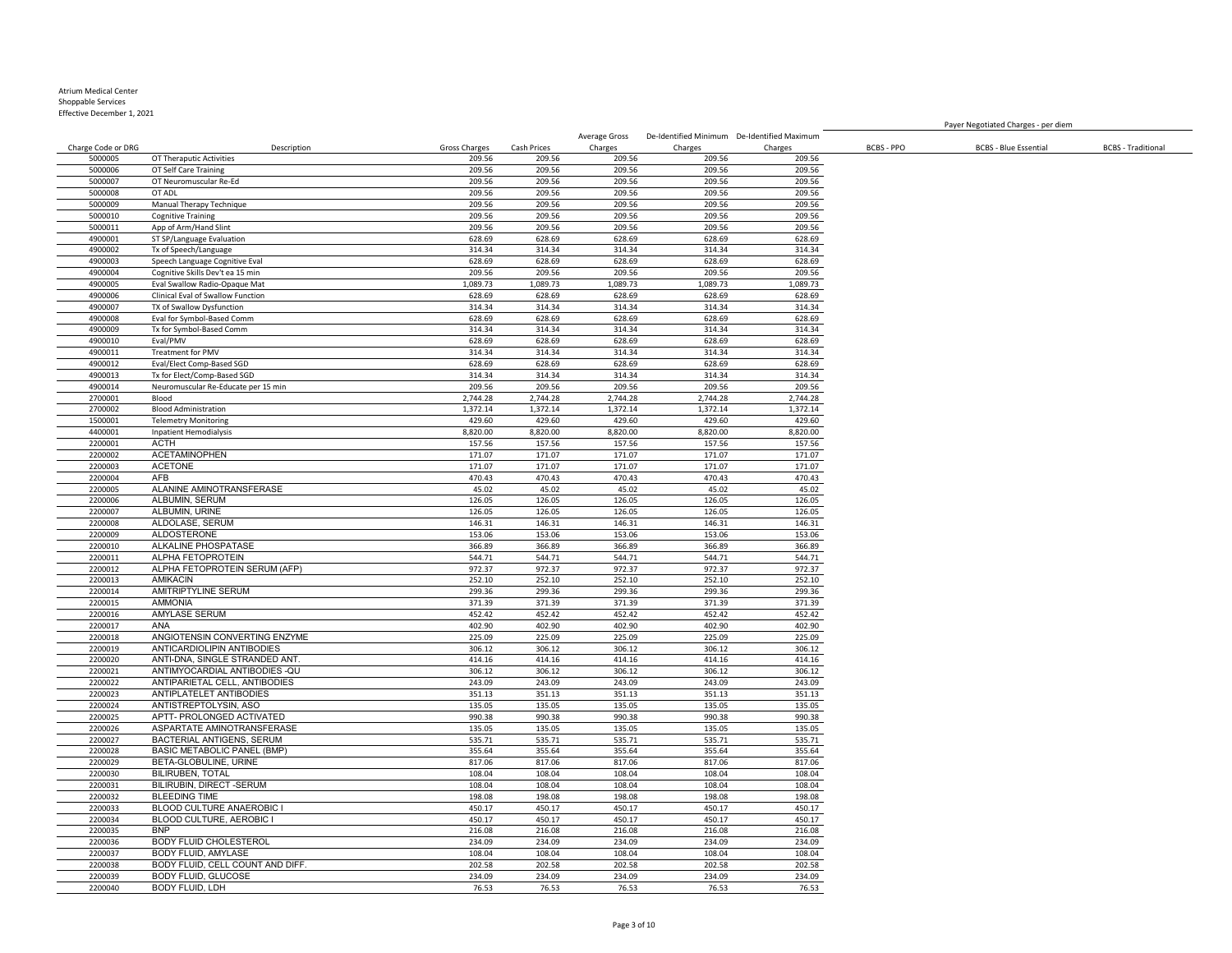Effective December 1, 2021

Charge Code or DRG Description Gross Charges Cash Prices Charges Charges Charges BCBS - PPO BCBS - Blue Essential BCBS - Traditional 2200041 BODY FLUID, LIPASE 162.06 162.06 162.06 162.06 162.06 162.06 162.06 162.06 162.06 BODY FLUID, PH 162.06 162.06 162.06 162.06 162.06 BRUCELLA ABORTUS 243.09 243.09 243.09 243.09 243.09 C- PEPTIDE, SERUM 249.85 249.85 249.85 249.85 249.85 CA-125 270.10 270.10 270.10 270.10 270.10 C3, COMPLEMENT 301.62 301.62 301.62 301.62 301.62 C4, COMPLEMENT 301.62 301.62 301.62 301.62 301.62 CALCIUM, SERUM 222.84 222.84 222.84 222.84 222.84 CALCIUM, URINE 24 HOUR 222.84 222.84 222.84 222.84 222.84 CALCIUM-IONIZED 274.61 274.61 274.61 274.61 274.61 2200051 CANCER ANTIGEN 15 - 222.84 222.84 222.84 222.84 222.84 222.84 222.84 222.84 222.84 222.84 222.84 222.84<br>2200052 CANCER ANTIGEN 27-28 222.94 222.84 222.84 222.84 222.84 222.84 222.84 222.84 222.84 222.84 CANCER ANTIGEN 27- 28 222.84 222.84 222.84 222.84 222.84 CARBAMAZEPINE, (TEGRATOL) 180.07 180.07 180.07 180.07 180.07 2200054 CARBOHYDRATE ANTIGEN CA-19-9 198.08 198.08 198.08 198.08 198.08 198.08 198.08 198.08 198.08 198.08 198<br>2200055 CARBON DIOXIDE 76.53 76.53 76.53 76.53 76.53 76.53 76.53 76.53 76.53 CARBON DIOXIDE 76.53 76.53 76.53 76.53 76.53 CARCINOEMBRYONIC ANTIGEN 497.44 497.44 497.44 497.44 497.44 CARNITINE, TOTAL AND FREE 303.87 303.87 303.87 303.87 303.87 CATECHOLAMINES, FRACTIONATED 501.94 501.94 501.94 501.94 501.94 2200059 CBC W / O DIFF 871.08 871.08 871.08 871.08 CBC W/ DIFF 871.08 871.08 871.08 871.08 871.08 2200061 CERULOPASMIN, SERUM 252.10 252.10 252.10 252.10 252.10 252.10 252.10 252.10 252.10 252.10 252.10 252.10 252.10 252.10 252.10 252.10 252.10 252.10 252.10 252.10 252.10 252.10 252.10 252.10 252.10 252.10 252.10 252.1 CHEM 12 3,038.67 3,038.67 3,038.67 3,038.67 3,038.67 CHEM 20 3,038.67 3,038.67 3,038.67 3,038.67 3,038.67 CHLAMYDIA ANTIBODIES, SERUM 704.52 704.52 704.52 704.52 704.52 CHLORIDE, SERUM 261.10 261.10 261.10 261.10 261.10 200064 CHLORIDE, URINE RANDOM 261.10 261.10 261.10 261.10 261.10 261.10 261.10 261.10<br>2200065 CHLOSTEROL 200065 2010 261.10 159.81 159.81 159.81 159.81 159.81 159.81 CHLOSTEROL 159.81 159.81 159.81 159.81 159.81 2200066 CITRIC ACID 24 HOUR URINE 553.71 553.71 553.71 553.71 553.71 553.71 553.71 553.71 553.71 553.71 553.71<br>2200066 CITRIC ACID 24 HOUR URINE 585.22 585.22 585.22 585.22 585.22 585.22 585.22 585.22 CK ISOENZYMES 585.22 585.22 585.22 585.22 585.22 CLOSTRIDIUM DIFFICLE TOXINS 162.06 162.06 162.06 162.06 162.06 CMP Comp Metabolic Panel 774.30 774.30 774.30 774.30 774.30 CIOLISTIN SENSITIVITY 2200071 COLD AGGUTININ SCREEN, TITER 153.06 153.06 153.06 153.06 153.06 153.06 153.06 COMPLEMENT, TOTAL CH 50 472.68 472.68 472.68 472.68 472.68 COOMBS DIRECT 67.53 67.53 67.53 67.53 67.53 COOMBS INDIRECT 67.53 67.53 67.53 67.53 67.53 COPPER, SERUM 252.10 252.10 252.10 252.10 252.10 CORTISOL, TOTAL 285.86 285.86 285.86 285.86 285.86 2200077 CORTISOL, URINARY FREE, BY ICM 285.86 285.86 285.86 285.86 285.86 285.86 285.86 285.86 285.86 285.86<br>2200078 CREATIN CLEARANCE 2200078 CREATIN CLEARANCE 283.61 283.61 283.61 283.61 283.61 283.61 283.61 283.61 283.61 283.61 283.61 283.61<br>2200079 CREATIN KINASE, (CK, MB) 283.61 283.61 283.61 283.61 283.61 283.61 283.61 283.61 223.61 223.61 223.61 223.61 223.61 223.61 223.61 223.61 223.61 223.61 223.61 223.61 223.61 223.61 233.61 233.61 233.61 233.61 233.61 233.61 233.61 233.61 233.61 233.61 233.61 233.61 233.61 233.61 233.61 233.61 233.61 233.6 CREATIN KINASE, SERUM 283.61 283.61 283.61 283.61 283.61 2200081 CREATININE, SERUM 283.61 283.61 283.61 283.61 283.61 283.61 283.61 283.61 283.61 283.61 283.61 283.61<br>2200082 CREATININE URINE 24 HOUR 252.10 252.10 252.10 252.10 252.10 252.10 252.10 252.10 2200082 CREATININE, URINE 24 HOUR<br>2200083 CRP C-REACTIVE PROTIEN( high sens) 252.10 252.10 252.10 252.10 252.10 252.10 252.10 252.10 252.10 252 CRP C-REACTIVE PROTIEN( high sens) 126.05 126.05 126.05 126.05 126.05 2200084 CRYPTOCOCAL ANTIGEN INFLUENZA 279.11 279.11 279.11 279.11 279.11 279.11 279.11 279.11 279.11 279.11 279.11 279.11 279.11 279.11 279.11 279.11 279.11 279.11 279.11 279.11 279.11 279.11 279.11 279.11 279.11 279.11 27 CSF CULTURE GRAM STAIN- OTHER 135.05 135.05 135.05 135.05 135.05 CULTURE, FUNGI, SKIN HAIR, . 135.05 135.05 135.05 135.05 135.05 **CULTURE, VARIOUS SOURCE**  CULTURE BRONCHIAL ASPIRATE 135.05 135.05 135.05 135.05 135.05 CYANIDE, BLOOD 252.10 252.10 252.10 252.10 252.10 2200090 CYTOMEGALOVIRUS (CMV) Igm ANT 315.12 315.12 315.12 315.12 315.12 315.12 315.12 315.12<br>2200091 CYTOLOGY PROCFEE 3168.81 3168.81 3168.81 3168.81 3168.81 3168.81 3168.81 3168.81 2200091 CYTOLOGY PROC FEE 168.81 168.81 168.81 168.81 168.81 168.81 168.81 D-DIMER 1,760.18 1,760.18 1,760.18 1,760.18 1,760.18 2200093 DIGOXIN 380.40 390.40 380.40 380.40 380.40 380.40 380.40 380.40 380.40 380.40 380.40 2200094 DRUG CONFIRAMTION, EACH PROCED 126.05 126.05 126.05 126.05 126.05 126.05 126.05 126.05 126.05 126.05<br>2200095 EHTHANOL, SERUM 360.14 360.14 360.14 360.14 360.14 360.14 360.14 EHTHANOL, SERUM ELECTROLYTE PANEL, SERUM, URINE 33.76 33.76 33.76 33.76 33.76 ELECTROPHORESIS, (SPE) SERUM 225.09 225.09 225.09 225.09 225.09 ERYTHROCYTE SED TARE ( ESR ) 72.03 72.03 72.03 72.03 72.03 ERYTHROPROTEIN ( EPO ) SERUM 222.84 222.84 222.84 222.84 222.84 ESTRADIOL 384.90 384.90 384.90 384.90 384.90 EUGLOBULIN LYSIS TIME 1,035.40 1,035.40 1,035.40 1,035.40 1,035.40 FECAL FAT, QUALITATIVE 288.11 288.11 288.11 288.11 288.11

Average Gross De-Identified Minimum De-Identified Maximum

Payer Negotiated Charges - per diem

2200103 FECAL FAT, QUANTITAVE 288.11 288.11 288.11 288.11 288.11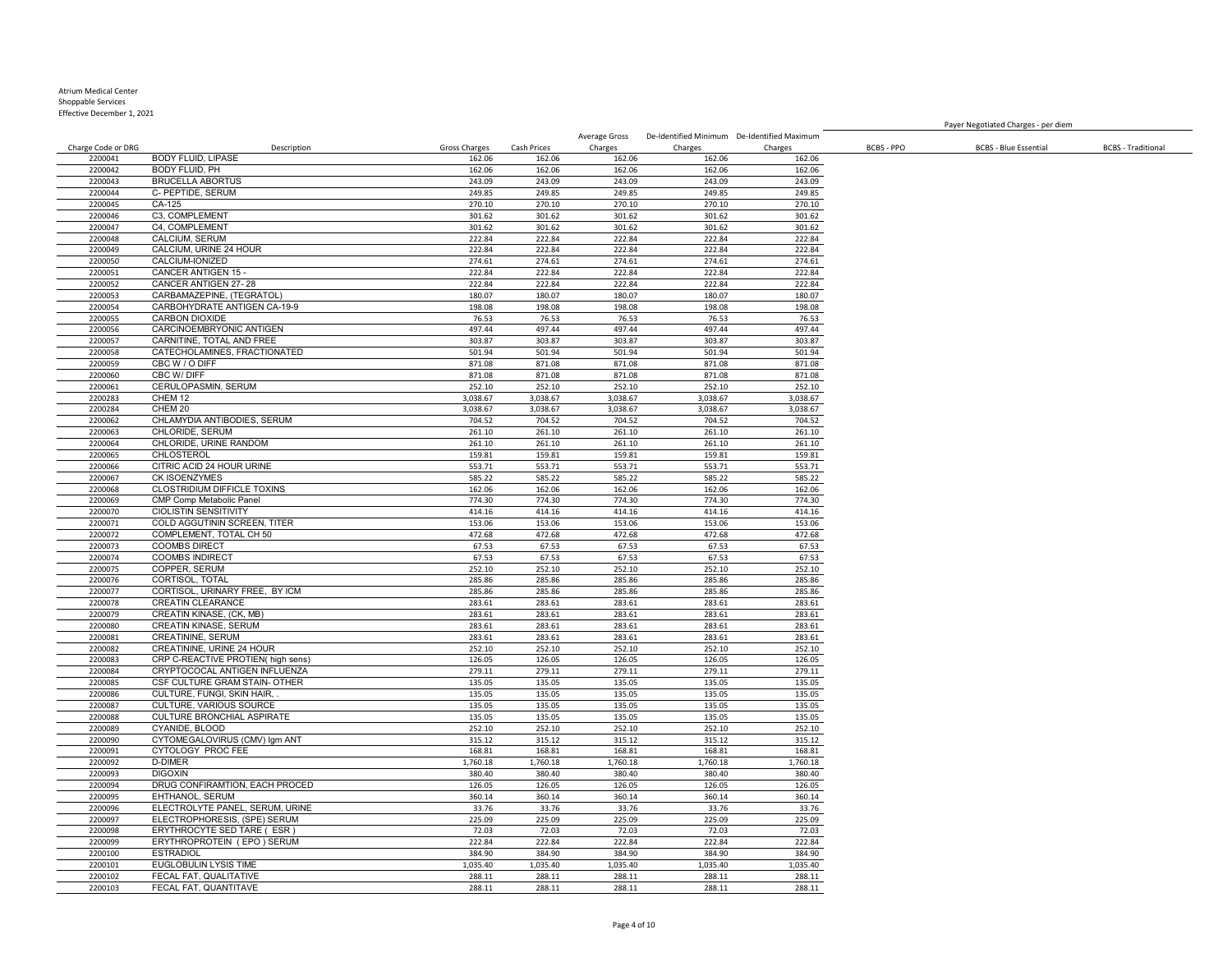## Atrium Medical Center

Shoppable Services Effective December 1, 2021

Charge Code or DRG Description Gross Charges Cash Prices Average Gross De-Identified Minimum De-Identified Maximum Charges Charges Charges BCBS - PPO BCBS - Blue Essential BCBS - Traditional FERRITIN 420.91 420.91 420.91 420.91 420.91 2200105 FIBRIN DEGREDATION PRODUCT 495.19 495.19 495.19 495.19 495.19 495.19 495.19<br>2200106 FIBRINOGEN 92.29 92.29 92.29 92.29 92.29 92.29 92.29 92.29 FIBRINOGEN 92.29 92.29 92.29 92.29 92.29 FOSFOMYCIN Sesitivity 414.16 414.16 414.16 414.16 414.16 2200108 FOLATE, SERUM (FOLIC ACID) 382.65 382.65 382.65 382.65 382.65 382.65 382.65 382.65 382.65 382.65 382.65<br>2200109 FUNGUS CULTURE AND SMEAR 569.47 569.47 569.47 569.47 569.47 569.47 569.47 22010 FUNGUS CULTURE AND SMEAR 569.47<br>22010 FUNGUS CULTURE AND SMEAR 569.47<br>22010 FUNGUS CHANGER SERVICE STORES 569.47 569.47 569.47 569.47 569.47 569.47 569.47 569.47 569.47 2200110 GAMMA GLUTAMYL TRANSFERASE 159.81 159.81 159.81 159.81 159.81 159.81 159.81 GENTAMICIN LEVEL 542.46 542.46 542.46 542.46 542.46 GLUCOSE TOLERANCE 2 HOUR POST P 193.57 193.57 193.57 193.57 193.57 2200113 GLUCOSE TOLERANCE TEST 5 SPEC 193.57 193.57 193.57 193.57 193.57 193.57 193.57 193.57 193.57 193.57 19<br>2200114 GLUCOSE, CSF 193.57 193.57 193.57 193.57 193.57 193.57 193.57 193.57 193.57 193.57 193.57 GLUCOSE, CSF 193.57 193.57 193.57 193.57 193.57 GLUCOSE, SERUM 193.57 193.57 193.57 193.57 193.57 GRAM STAIN, EOSINOPHILS, URINE 112.54 112.54 112.54 112.54 112.54 HAPTOGLOBIN 225.09 225.09 225.09 225.09 225.09 2200118 HCG QUALITIVE, SERUM 128.30 128.30 128.30 128.30 128.30 128.30 128.30 128.30 128.30 128.30 128.30 128.30<br>2200119 HCG QUALITIVE, URINE 128.30 128.30 128.30 128.30 128.30 128.30 128.30 128.30 128.30 PHCG QUALITIVE, URINE 128.30 HDL CHOLESTEROL 216.08 216.08 216.08 216.08 216.08 HEAPTITIS A ANTOBODY - TOTAL 315.12 315.12 315.12 315.12 315.12 2200122 HELICOBACTER PYLORI, IGM, IGG.. 252.10 252.10 252.10 252.10 252.10 252.10 252.10 252.10 252.10 252.10<br>2200123 HEMATOCRIT 135.05 135.05 135.05 135.05 135.05 135.05 135.05 135.05 HEMATOCRIT 135.05 135.05 135.05 135.05 135.05 HEMO ELECTROPHERISIS 186.82 186.82 186.82 186.82 186.82 HEMOGLOBIN 177.82 177.82 177.82 177.82 177.82 HEMOGLOBIN A1C 177.82 177.82 177.82 177.82 177.82 HEPARIN INDUCED PLATELET ANTIBODY 303.87 303.87 303.87 303.87 303.87 HEPARIN PLATELET AGGREGATION 303.87 303.87 303.87 303.87 303.87 HEPATIC PANEL (LIVER) 598.73 598.73 598.73 598.73 598.73 HEPATITIS A ANTIBODY -IGM 173.32 173.32 173.32 173.32 173.32 HEPATITIS A ANTIBODY -TOTAL HEPATITIS B CORE ANTIBODY IGM 204.83 204.83 204.83 204.83 204.83 HEPATITIS B CORE ANTIBODY -TOTAL 204.83 204.83 204.83 204.83 204.83 2200134 HEPATITIS B SURFACE ANTIGEN<br>2200135 HEPATITIS BE ANTIBODY 1.204.21 1.204.21 1.204.21 1.204.21 1.204.21 1.204.21 1.204.21 1.204.21 **HEPATITIS BE ANTIBODY**  HEPATITIS BE ANTIGEN 162.06 162.06 162.06 162.06 162.06 HEPATITIS C ANTIBODIES 474.93 474.93 474.93 474.93 474.93 HEPATITIS C VIRUS RNA BY PCR 243.09 243.09 243.09 243.09 243.09 2200139 HEPATITIS PROFILE, ACUTE 288.11 288.11 288.11 288.11 288.11 288.11 288.11 288.11 288.11 288.11 288.11<br>2200140 HEPATITIS SURFACE ANTIBODY 2002 2003.57 193.57 193.57 193.57 193.57 193.57 193.57 193.57 HEPATITIS SURFACE ANTIBODY HEPATITIS PANEL 1,269.49 1,269.49 1,269.49 1,269.49 1,269.49 HERPES SIMPLES VIRUS IGG 247.60 247.60 247.60 247.60 247.60 2200143 HERPES SIMPLEX VIRUS (HSV) CU 823.82 823.82 823.82 823.82 823.82 823.82 823.82 823.82<br>2200144 HETEROPHILE (MONO) 8315.12 315.12 315.12 315.12 315.12 315.12 315.12 12001 HETEROPHILE ( MONO) 315.12 315.12 315.12 315.12 315.12 315.12 315.12 315.12 315.12 315.12 315.12 315.12<br>1200.02 700.02 700.02 700.02 315.12 700.02 315.12 315.12 315.12 315.12 315.12 315.12 HISTOPLASMA ANTOBODIES, QUANT 700.02 700.02 700.02 700.02 700.02 2200146 HIV AG/AB Combo Assay and the company of the company of the company of the company of the company of the company of the company of the company of the company of the company of the company of the company of the comp HIV ANTIBODIES 434.42 434.42 434.42 434.42 434.42 HOMOCYSINE 236.34 236.34 236.34 236.34 236.34 INFLAMATORY BOWEL DISEASE PROF 627.99 627.99 627.99 627.99 627.99 IMMUMOGLOBULIN A 522.20 522.20 522.20 522.20 522.20 IMMUMOGLOBULIN G 522.20 522.20 522.20 522.20 522.20 IMMUMOGLOBULIN M 522.20 522.20 522.20 522.20 522.20 2200153 MMUNOFIXATION (IFE) PROTEIN 335.38 335.38 335.38 335.38 335.38 335.38 335.38 335.38 335.38 335.38 335.38<br>2200154 MMUNOGLOBULIN D IMMUNOGLOBULIN D 522.20 522.20 522.20 522.20 522.20 INDIAN INK PREPARATION 306.12 306.12 306.12 306.12 306.12 INFLUENZA A AND B QUANT 486.19 486.19 486.19 486.19 486.19 INSULIN AND C-PEPTIDE, SERUM 760.79 760.79 760.79 760.79 760.79 IRON, SERUM 36.01 36.01 36.01 36.01 36.01 IRON SATURATION 679.76 679.76 679.76 679.76 679.76 KLONOPIN, SERUM 252.10 252.10 252.10 252.10 252.10 LACTATE DEHYDROGENASE Serum 249.85 249.85 249.85 249.85 249.85 LACTIC ACID Plasma 328.63 328.63 328.63 328.63 328.63 220.163 LEAD, ADULT , BLOOD, SERUM 220.20 220.58 220.58 220.58 220.58 220.58 220.58 220.58 220.58 220.58 220.58<br>220.1164 LEGIONALLA PNEUMOPHILA 22020 220.58 157.56 157.56 157.56 157.56 157.56 157.56 157.56 157.56 157.56 LEGIONALLA PNEUMOPHILA 157.56 157.56 157.56 157.56 157.56 LEUKOCYTE ALKALINE PHOSPHATE LEVETRIRACETAM 1,643.13 1,643.13 1,643.13 1,643.13 1,643.13 LIDOCAINE, SERUM 324.12 324.12 324.12 324.12 324.12

Payer Negotiated Charges - per diem

LIPASE 452.42 452.42 452.42 452.42 452.42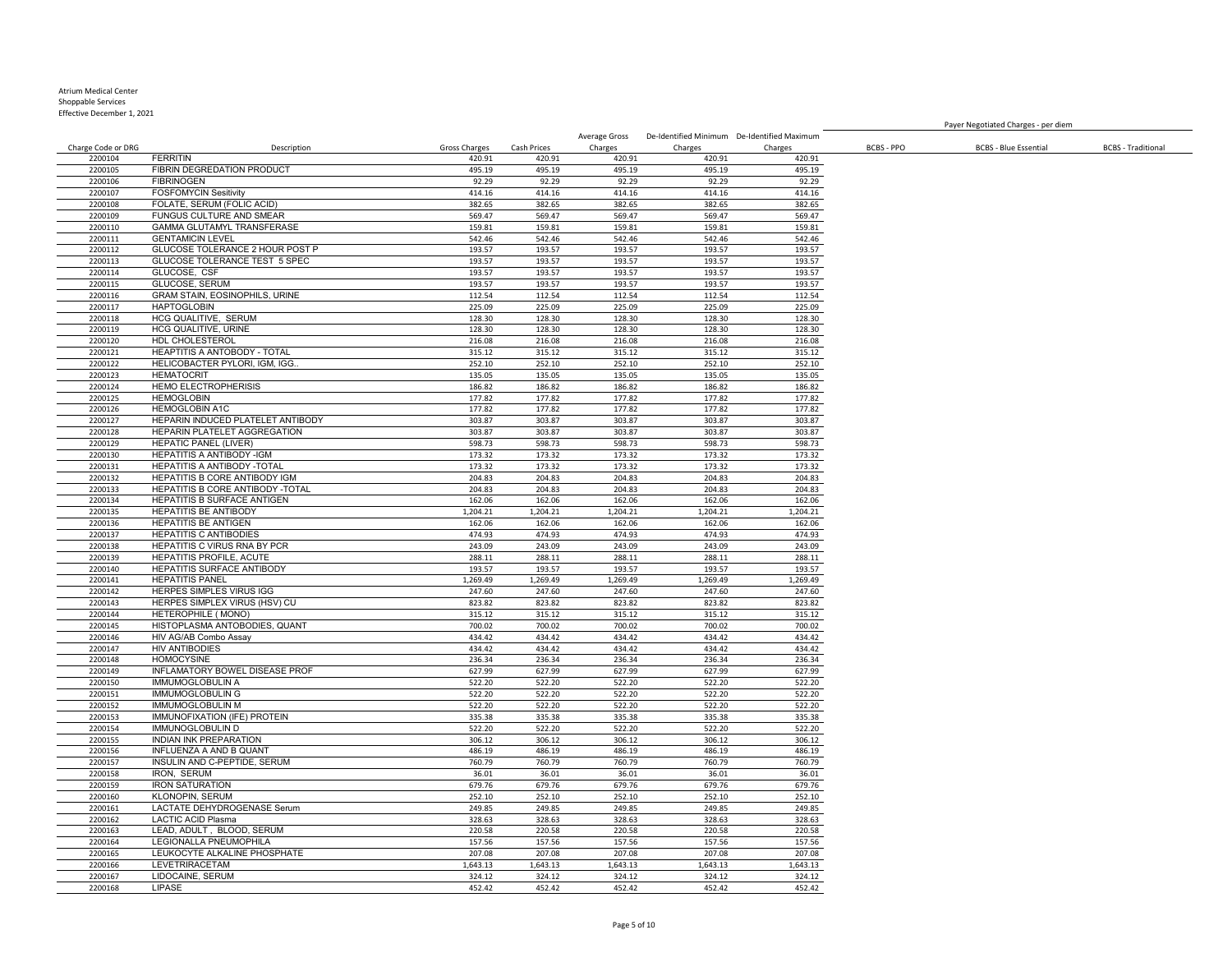Effective December 1, 2021

Charge Code or DRG Description Gross Charges Cash Prices Charges Charges Charges BCBS - PPO BCBS - Blue Essential BCBS - Traditional LIPID PANEL 510.95 510.95 510.95 510.95 510.95 LITHIUM 270.10 270.10 270.10 270.10 270.10 LUPUS ANTICOAGULANT COMPHR. PRO 990.38 990.38 990.38 990.38 990.38 LUTEINIZING HOROME, SERUM 245.34 245.34 245.34 245.34 245.34 2200173 MAGNESIUM, SERUM 371.39 371.39 371.39 371.39 371.39 371.39 371.39 371.39 371.39 371.39 371.39 371.39 371.39 2200174 MANUAL DIFF 146.31 146.31 146.31 146.31 146.31 146.31 146.31 146.31 146.31 METANEPHRINES, FRACTIONATED 607.73 607.73 607.73 607.73 607.73 METHYMALONIC ACID 738.28 738.28 738.28 738.28 738.28 MICROALBUMIN, 24 HOUR URINE 312.87 312.87 312.87 312.87 312.87 2200178 MRSA, CULTURE, SUSCEPIBILITY Screen 315.12 315.12 315.12 315.12 315.12 315.12 315.12 315.12<br>2200179 MUMPS ANTIBODIES 355.22 585.22 585.22 585.22 585.22 585.22 585.22 585.22 585.22 MUMPS ANTIBODIES 585.22 585.22 585.22 585.22 585.22 MYCOPLASMA ANTIBODIES 605.48 605.48 605.48 605.48 605.48 MYELIN BASIC PROTEIN CEREBRO 459.18 459.18 459.18 459.18 459.18 2200182 NORTRIPTYLINE, SERUM 384.90 384.90 384.90 384.90 384.90 384.90 384.90 384.90 384.90 384.90 384.90 384.90<br>2200183 OCCULT BLOOD, x 1 35.31 355.31 355.31 355.31 355.31 355.31 355.31 355.31 355.31 355.31 355.31 355.31 OCCULT BLOOD, x 1 155.31 155.31 155.31 155.31 155.31 **22012 ORGANISM IDENTIFICATION, YEAST 141.80** 141.80 141.80 OSMOMALITY, SERUM 114.79 114.79 114.79 114.79 114.79 OSOMALITY, URINE 114.79 114.79 114.79 114.79 114.79 OVA AND PARASITE EXAM 301.62 301.62 301.62 301.62 301.62 PARATHYROID HORMONE- RELATED 2200189 PARATHYROID HORMONE, INTACT 1,114.18 1,114.18 1,114.18 1,114.18 1,114.18 1,114.18 1,114.18 PARVOVIRUS B-19 1,201.96 1,201.96 1,201.96 1,201.96 1,201.96 PHENOBARBITAL 400.65 400.65 400.65 400.65 400.65 PHENYTION, ( DILANTIN) 400.65 400.65 400.65 400.65 400.65 2200193 PHENYTION, TOTAL -FREE 400.65 400.65 400.65 400.65 400.65 400.65 400.65 400.65 2200194 PHOSPHORUS, INORGANIC, SERUM 252.10 252.10 252.10 252.10 252.10 252.10 252.10 252.10 252.10 252.10 252<br>2200195 PIN WORM EXAM 252.17 432.17 432.17 432.17 432.17 432.17 432.17 432.17 432.17 PIN WORM EXAM 432.17 432.17 432.17 432.17 432.17 2200196 PLASMINOGEN, ACTIVITY 333.13 333.13 333.13 333.13 333.13 333.13 333.13 333.13 333.13<br>2200197 PLATELET 208.04 108.04 108.04 108.04 108.04 108.04 108.04 PLATELET 108.04 108.04 108.04 108.04 108.04 PLATELET ASSOCIATED IMMUNOGLO 468.18 468.18 468.18 468.18 468.18 PLATELET COUNT 315.12 315.12 315.12 315.12 315.12 POTASSIUM, SERUM 182.32 182.32 182.32 182.32 182.32 POTASSIUM, URINE 182.32 182.32 182.32 182.32 182.32 PREALBUMIN 407.41 407.41 407.41 407.41 407.41 PRIMIDONE 279.11 279.11 279.11 279.11 279.11 PROCAINAMIDE, (PRONESTYL) SERUM 240.84 240.84 240.84 240.84 240.84 PROLACTIN, SERUM 454.67 454.67 454.67 454.67 454.67 PROTEIN C FUNCTIONAL 1,037.65 1,037.65 1,037.65 1,037.65 1,037.65 PROTEIN C , ANTIGEN 1,332.51 1,332.51 1,332.51 1,332.51 1,332.51 2200208 PROTEIN S FUNCTIONAL 162.06 162.06 162.06 162.06 162.06 162.06 162.06 162.06 162.06 162.06 162.06 162.06 162.06 162.06 162.06 162.06 162.06 162.06 162.06 162.06 162.06 162.06 162.06 162.06 162.06 162.06 162.06 162. PROTEIN, TOTAL 162.06 162.06 162.06 162.06 162.06 2200210 PROTEIN, TOTAL BODY FLUID 162.06 162.06 162.06 162.06 162.06 162.06 162.06 2200211 PROTHROMBIN TIME PT<br>2200211 PSA (PROSTATE SPECIFIC ANTIGEN) 200212 189.07 189.07 189.07 189.07 189.07 189.07 189.07 189.07 189.07 PSA (PROSTATE SPECIFIC ANTIGEN) 315.12 315.12 315.12 315.12 315.12 PSA FREE 315.12 315.12 315.12 315.12 315.12 PTT 198.08 198.08 198.08 198.08 198.08 2200215 RED BLOOD CELL COUNT 29.26 29.26 29.26 29.26 29.26 29.26 29.26 29.26 29.26 29.26 RENAL FUNCTIONAL PANEL 366.89 366.89 366.89 366.89 366.89 RENIN, ACTIVE 375.89 375.89 375.89 375.89 375.89 RETICULOCYTE COUNT 162.06 162.06 162.06 162.06 162.06 RHESUS FACTOR 126.05 126.05 126.05 126.05 126.05 2200220 RHEUMATOID FACTOR 1992.61 146.31 146.31 146.31 146.31 146.31 146.31 146.31 146.31 146.31 146.31 146.31<br>1200221 ROTAVIRUS. DIRECT DETECTION 292.61 292.61 292.61 292.61 292.61 292.61 292.61 ROTAVIRUS, DIRECT DETECTION 292.61 292.61 292.61 292.61 292.61 RUBELLA ANTIBODIES 216.08 216.08 216.08 216.08 216.08 RUBEOLA ANTIBODIES 216.08 216.08 216.08 216.08 216.08 SALICYLATE, SERUM 540.21 540.21 540.21 540.21 540.21 SODIUM, SERUM 58.52 58.52 58.52 58.52 58.52 SODIUM, URINE 139.55 139.55 139.55 139.55 139.55 SPECIFIC GRAVITY FLUID 54.02 54.02 54.02 54.02 54.02 2200228 SPUTUM CULTURE & GRAM STAIN 315.12 315.12 315.12 315.12 315.12 315.12 315.12 315.12 315.12 315.12 315.12<br>2200229 SUSCEPTIBILITY studies 315.10 2200229 SUSCEPTIBILITY studies 153.06 153.06 153.06 153.06 153.06 153.06 153.06 153.06 153.06 153.06 153.06 153.06 153.06 153.06 153.06 153.06 153.06 153.06 153.06 153.06 153.06 153.06 153.06 153.06 153.06 153.06 153.06 15 TACROLIMUS 1,012.89 1,012.89 1,012.89 1,012.89 1,012.89 2200231 TB DETECTION BY NECULIC ACID 1,733.17 1,733.17 1,733.17 1,733.17 1,733.17 1,733.17 1,733.17 TEICHOIC ACID, ANTIBODIES 650.50 650.50 650.50 650.50 650.50

Average Gross De-Identified Minimum De-Identified Maximum

Payer Negotiated Charges - per diem

TESTOSTERONE, FREE 357.89 357.89 357.89 357.89 357.89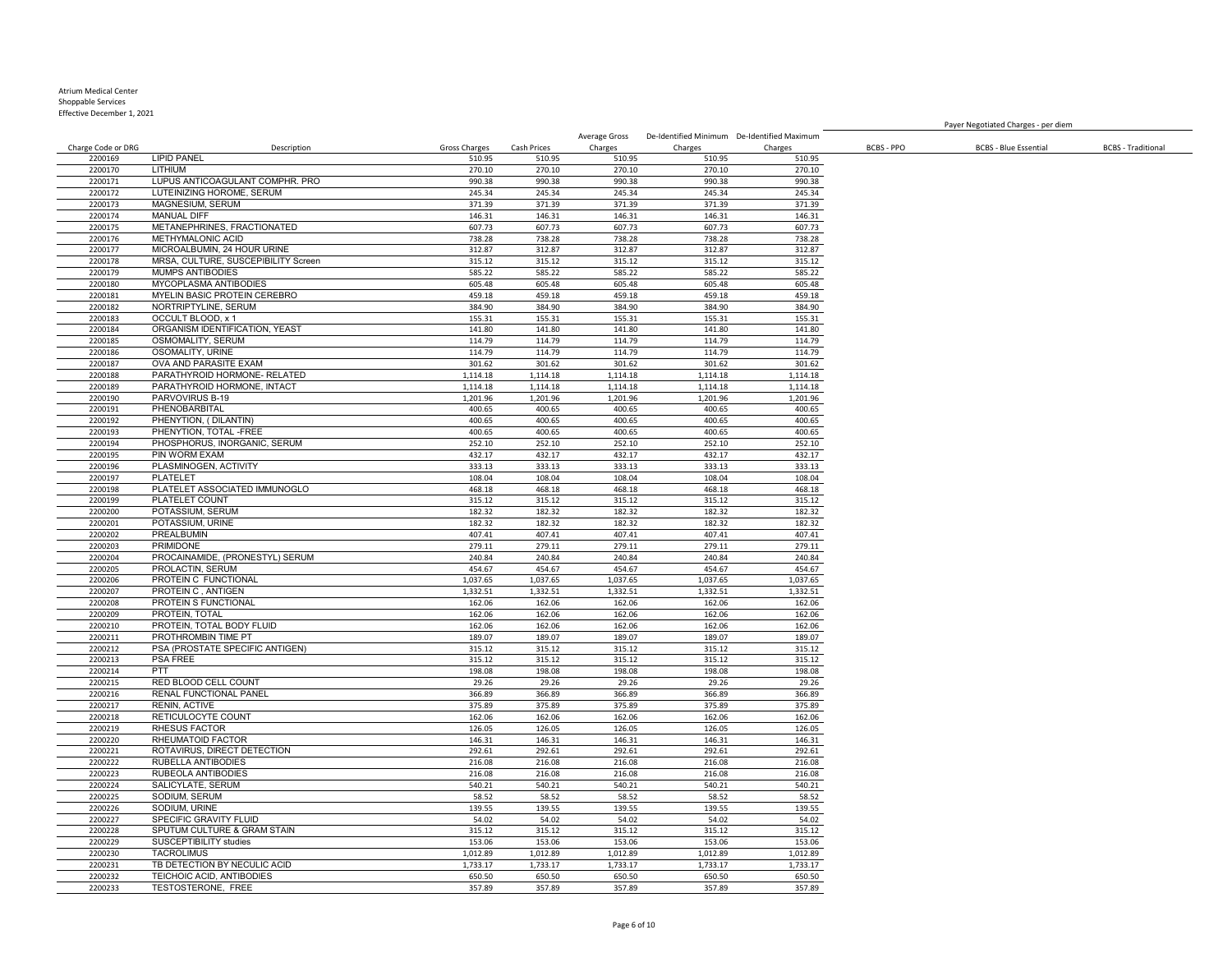### Atrium Medical Center

Shoppable Services Effective December 1, 2021

Charge Code or DRG Description Gross Charges Cash Prices

 TESTOSTERONE, TOTAL SERUM 362.39 362.39 362.39 362.39 362.39 THEOPHYLLINE 425.41 425.41 425.41 425.41 425.41 THYROID ANTITHYROGLOBULIN ANT 378.15 378.15 378.15 378.15 378.15 2200237 THYROID UPTAKE 346.63 346.63 346.63 346.63 346.63 346.63 346.63 346.63 346.63 346.63 THYROXINE 1,215.47 1,215.47 1,215.47 1,215.47 1,215.47 THYROXINE, FREE 1,215.47 1,215.47 1,215.47 1,215.47 1,215.47 TISSUE CULTURE 555.96 555.96 555.96 555.96 555.96 TISSUE CULTURE, MYCOBACTERIA 555.96 555.96 555.96 555.96 555.96 TOBRAMYCIN trough level 420.91 420.91 420.91 420.91 420.91 TOPIRMATE (TOPAMAX) SERUM 940.86 940.86 940.86 940.86 940.86 220024 TOTAL IRON BINDING CAPACITY (FE-PL) 105.79 105.79 105.79 105.79 105.79 105.79 105.79 105.79 105.79 105.79<br>220024 TOXOPLASA GONDII ANTIBODIES 105.79 1053.71 553.71 553.71 553.71 553.71 553.71 553.71 553.71 TOXOPLASA GONDII ANTIBODIES 553.71 553.71 553.71 553.71 553.71 TRANSFERRIN 288.11 288.11 288.11 288.11 288.11 2200247 TREPONEMA PALLIDUM ANTIBODIES 263.35 263.35 263.35 263.35 263.35 263.35 263.35 263.35 263.35 263.35 263.35<br>2200248 TRI-IODOTHYRONINE (T3) 20062 210.62 310.62 310.62 310.62 310.62 310.62 310.62 TRI-IODOTHYRONINE (T3) 310.62 310.62 310.62 310.62 310.62 TRI-IODOTHYRONINE (T3) FREE 310.62 310.62 310.62 310.62 310.62 2200250 TROPONIN - I 1,301.00 1,301.00 1,301.00 1,301.00 1,301.00 1,301.00 1,301.00 1,301.00 TRYGLYCERIDES 270.10 270.10 270.10 270.10 270.10 TSH, (THYROID STIMULATING HORMONE) 216.08 216.08 216.08 216.08 216.08 UREA NITROGEN, BUN 2200254 UREA NITROGEN CLEARANCE, URINE 180.07 180.07 180.07 180.07 180.07 180.07 180.07 180.07 180.07 180.07 1<br>2200255 UREA REDUCTION RATIO 2200255 UREA REDUCTION RATIO<br>2200256 URIC ACID 270.10 360.14 360.14 360.14 360.14 360.14 360.14 360.14 360.14 360.14 URIC ACID 270.10 270.10 270.10 270.10 270.10 URINALYSIS (ML) 128.30 128.30 128.30 128.30 128.30 URINE CULTURE 65.28 65.28 65.28 65.28 65.28 2200259 URINE DRUG SCREEN 252.10 252.10 252.10 252.10 252.10 252.10 252.10 252.10 252.10 252.10 252.10 252.10<br>2200260 URINE MICRISCOPIC 200260 128.30 128.30 128.30 128.30 128.30 128.30 128.30 URINE MICRISCOPIC 128.30 128.30 128.30 128.30 128.30 2200261 URINE, PH 351.13 351.13 351.13 351.13 351.13 351.13 351.13 351.13 351.13 VALPORIC ACID 470.43 470.43 470.43 470.43 470.43 VANCOMYCIN 600.98 600.98 600.98 600.98 600.98 VANILLYMANDELIC ACID, 24 HOUR 261.10 261.10 261.10 261.10 261.10 VARICELLA ZOSTER VIRUS VDRL/RPR 207.08 207.08 207.08 207.08 207.08 VIRAL CULTURE, GENERAL 315.12 315.12 315.12 315.12 315.12 VIRAL CULTURE, RAPID INFLUENZA 855.33 855.33 855.33 855.33 855.33 VISCOSITY, SERUM 189.07 189.07 189.07 189.07 189.07 VITAMIN A, SERUM 162.06 162.06 162.06 162.06 162.06 VITAMIN B1, PLASMA 693.27 693.27 693.27 693.27 693.27 VITAMIN B12 135.05 135.05 135.05 135.05 135.05 2200273 VITAMIN B6, PLASMA<br>2200274 VITAMIN CASCORBIC ACID. SERUM 252.10 252.10 252.10 252.10 252.10 252.10 252.10 252.10 252.10 220.07 1239.07 1239.07 1239.07 1239.07 1239.07 1239.07 1239.07 1239.07 1239.07 1239.07 1239.07 1239.07 1239.07 1239.07 1239.07 1239.07 1239.07 1239.07 1239.07 1239.07 1239.07 1239.07 1239.07 1239.07 1239.07 1239.07 1239.07 VITAMIN D 1,769.18 1,769.18 1,769.18 1,769.18 1,769.18 2200276 VITAMIN D, 25 HYDROXY 1,474.32 1,474.32 1,474.32 1,474.32 1,474.32 1,474.32 1,474.32 1,474.32 1,474.32<br>2200277 VON WILLEBRAND FACTOR ACTIVITY 1,395.54 1,395.54 1,395.54 1,395.54 1,395.54 1,395.54 1,395.54 2200277 VON WILLEBRAND FACTOR ACTIVITY 1 1,395.54 1,395.54 1,395.54 1,395.54 1,395.54 1,395.54 1,395.54 1,395<br>2200278 VON WILLEBRAND FACTOR ANTIGEN 1,809.69 1,809.69 1,809.69 1,809.69 1,809.69 1,809.69 1,809.69 VON WILLEBRAND FACTOR ANTIGEN WET PREP FUNGUS STAIN CULTURE 65.28 65.28 65.28 65.28 65.28 WHITE BLOOD CELL 249.85 249.85 249.85 249.85 249.85 ZINC, SERUM 213.83 213.83 213.83 213.83 213.83 FINGER STICK, BLOOD GLUCOSE 58.80 58.80 58.80 58.80 58.80 Abscess Drainage 6,209.28 6,209.28 6,209.28 6,209.28 6,209.28 2100002 Angioplasty/Atherectomy noncoronary vessel 1,653.22 1,653.22 1,653.22 1,653.22 1,653.22 1,653.22 1,653.22<br>1,653.22 1,653.22 1,653.22 1,653.22 1,653.22 1,653.22 1,653.22 1,653.22 1,653.22 1,653.22 1,653.22 1,653.22 2100003 Toe Amputation (Interphalangeal joint) Bone Marrow Biopsy Needle 814.97 814.97 814.97 814.97 814.97 Broncoscopy - Diagnostic 5,433.12 5,433.12 5,433.12 5,433.12 5,433.12 2100006 Broncoscopy w/Biopsy 200006 Broncoscopy w/Biopsy 200006 7,696.92 7,696.92 7,696.92 7,696.92 7,696.92 7,696.92<br>2100007 Catheter Removal 20020 7,096.63 19.956.63 19.956.63 19.956.63 19.956.63 19.956.63 19.956.63 19.9 Catheter Removal 19,956.63 19,956.63 19,956.63 19,956.63 19,956.63 Central Line Placement (Central Venous Cath) 6,519.74 6,519.74 6,519.74 6,519.74 6,519.74 2100009 Chest Tube Placement/Removal 4,656.96 4,656.96 4,656.96 4,656.96 4,656.96 4,656.96 4,656.96 4,656.96 4,656.96 2100010 Closure (Dependent on size) 1,862.78 1,862.78 1,862.78 1,862.78 1,862.78 1,862.78 1,862.78 1,862.78 1,862.78 1,862.78 1,862.78 1,862.78 1,862.78 1,862.78 1,862.78 1,862.78 1,862.78 1,862.78 1,862.78 1,862.78 1,862. Closure ( arm 6 in.) 1,862.78 1,862.78 1,862.78 1,862.78 1,862.78 Colonoscopy aka small bowel series 4,967.42 4,967.42 4,967.42 4,967.42 4,967.42 CPR 1,397.09 1,397.09 1,397.09 1,397.09 1,397.09 Dobhoff Tube Placament (NG Tube) 853.78 853.78 853.78 853.78 853.78 Debridement Sub Q 3,234.00 3,234.00 3,234.00 3,234.00 3,234.00 Debridement Sub Q & Muscle 4,527.60 4,527.60 4,527.60 4,527.60 4,527.60

Charges

Average Gross De-Identified Minimum De-Identified Maximum

Charges BCBS - PPO BCBS - Blue Essential BCBS - Traditional

Payer Negotiated Charges - per diem

Charges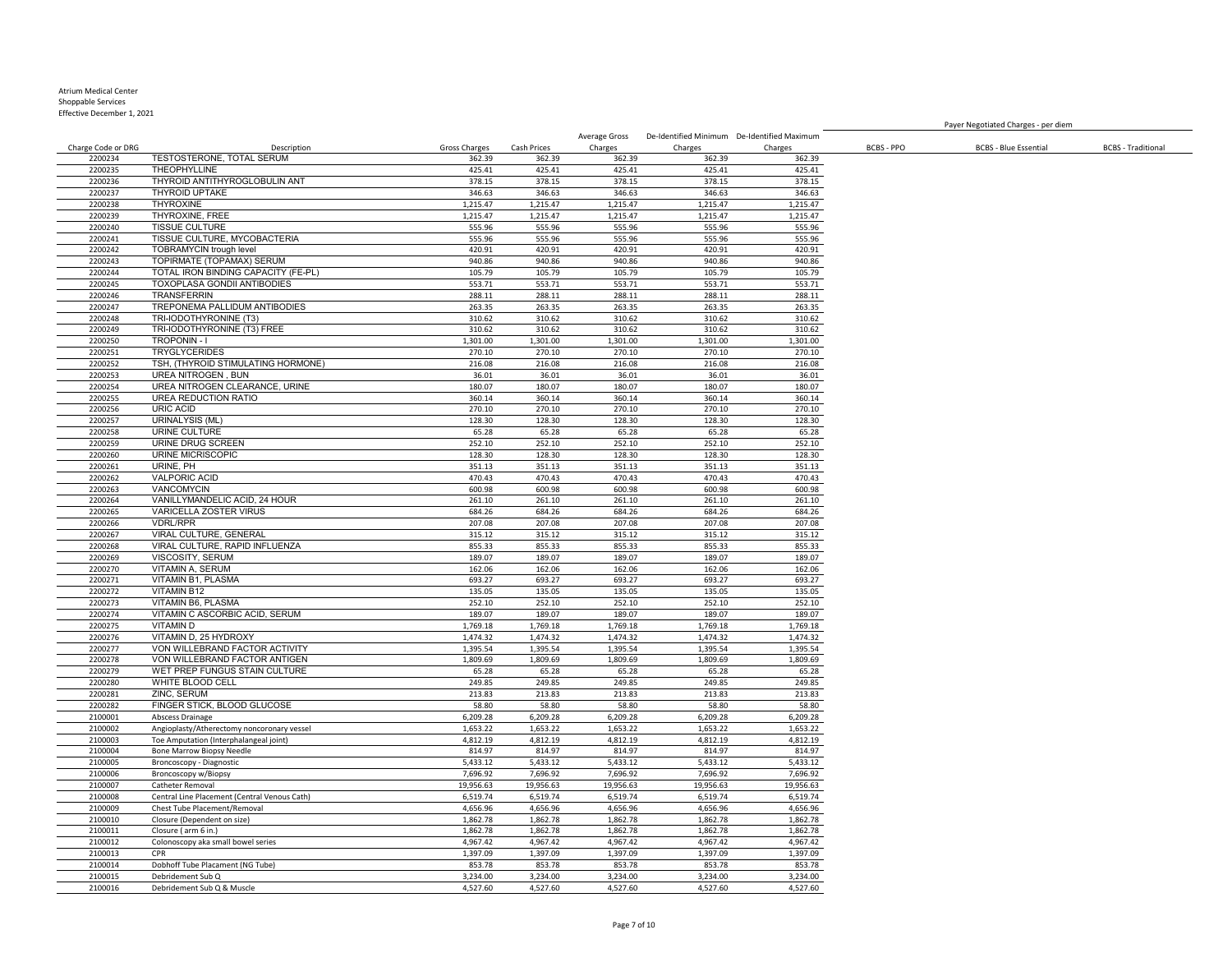Effective December 1, 2021

Charge Code or DRG Description Gross Charges Cash Prices Average Gross De-Identified Minimum De-Identified Maximum Charges Charges Charges BCBS - PPO BCBS - Blue Essential BCBS - Traditional Endoscopy Small Intestine 4,967.42 4,967.42 4,967.42 4,967.42 4,967.42 Esophagogastroduodenoscopy (EGD) 4,967.42 4,967.42 4,967.42 4,967.42 4,967.42 Exc Debride Skin/Tissue/Muscle Exc Debridement Muscle & Bone 4,656.96 4,656.96 4,656.96 4,656.96 4,656.96 Fasciotomy (arm 6 in.) 9,934.85 9,934.85 9,934.85 9,934.85 9,934.85 Flap 7,761.60 7,761.60 7,761.60 7,761.60 7,761.60 Gastric Placement 776.16 776.16 776.16 776.16 776.16 Graft 6,209.28 6,209.28 6,209.28 6,209.28 6,209.28 Incision of vulva & perineum-abcess drainage 3,104.64 3,104.64 3,104.64 3,104.64 3,104.64 2100026 Incision w/drainage of skin & sunq tissue w/hematology 6,830.21 6,830.21 6,830.21 6,830.21 6,830.21 6,830.21 6,830.21 6,830.21 6,830.21 6,830.21 6,830.21 6,830.21 6,830.21 6,830.21 6,830.21 6,830.21 6,830.21 6,830. Placement of IVC Filter (Inter Vena Cava) 9,313.92 9,313.92 9,313.92 9,313.92 9,313.92 Deposition of IVC Filter (Inter Vena Cava) 9,313.92 9,313.92 9,313.92 9,313.92 9,313.92 Retrieval of IVC Filter (Inter Vena Cava) 16,799.21 16,799.21 16,799.21 16,799.21 16,799.21 2100030 Moderate Sedation 1st 30 min 2,880.80 3,880.80 3,880.80 3,880.80 3,880.80 3,880.80 3,880.80 3,880.80 3,880.80 3,880.80 3,880.80 3,880.80 3,880.80 3,880.80 3,880.80 3,880.80 3,880.80 3,880.80 3,880.80 3,880.80 3,880 2100031 Moderate Sedation additional 15 min 1991 1992 1994 1994 1995 10 100031 Moderate Sedation additional 15 min<br>2100032 Myectomy 1,521.27 1,521.27 1,521.27 1,521.27 1,521.27 1,521.27 1,521.27 1,521.27 1,521.27 Myectomy 1,521.27 1,521.27 1,521.27 1,521.27 1,521.27 Nail Debridement (1-5 nails) 620.93 620.93 620.93 620.93 620.93 Paracentesis 4,967.42 4,967.42 4,967.42 4,967.42 4,967.42 PEG 6,209.28 6,209.28 6,209.28 6,209.28 6,209.28 Plastic repair of external ear 4,656.96 4,656.96 4,656.96 4,656.96 4,656.96 Radical excision of external ear lesion 3,880.80 3,880.80 3,880.80 3,880.80 3,880.80 2100038 Replacement Gastronomy Tube 5,433.12 5,433.12 5,433.12 5,433.12 5,433.12 5,433.12 5,433.12 5,433.12 5,433.12<br>2100039 Replacement Trach Tube 1,862.78 1,862.78 1,862.78 1,862.78 1,862.78 1,862.78 1,862.78 2100039 Replacement Trach Tube Thoracentesis 3,880.80 3,880.80 3,880.80 3,880.80 3,880.80 Tracheotomy 11,642.40 11,642.40 11,642.40 11,642.40 11,642.40 Tracheotomy Percutaneous 6,209.28 6,209.28 6,209.28 6,209.28 6,209.28 Tunnel Dialysis Cath Placement 6,985.44 6,985.44 6,985.44 6,985.44 6,985.44 Venous Catherization 3,880.80 3,880.80 3,880.80 3,880.80 3,880.80 Bursectomy 2,794.18 2,794.18 2,794.18 2,794.18 2,794.18 Repair Hammer Toe 5,433.12 5,433.12 5,433.12 5,433.12 5,433.12 Permanent HD Catheter Placement 3,880.80 3,880.80 3,880.80 3,880.80 3,880.80 Temporary HD Catheter Placement Breast Lumpectomy 2,794.18 2,794.18 2,794.18 2,794.18 2,794.18 Excision of L/R hip muscle 5,821.20 5,821.20 5,821.20 5,821.20 5,821.20 Excision of back subcutaneous tissue & fascia 5,174.40 5,174.40 5,174.40 5,174.40 5,174.40 Drainage of Skin Abscess 1,330.56 1,330.56 1,330.56 1,330.56 1,330.56 Drainage of Pilonidal Cyst 1,330.56 1,330.56 1,330.56 1,330.56 1,330.56 Remove Foreign Body 1,330.56 1,330.56 1,330.56 1,330.56 1,330.56 5700004 Drainage of Hematoma/Fluid (5,209.28 6,209.28 6,209.28 6,209.28 6,209.28 6,209.28 6,209.28 6,209.28 6,209.28 6,209.28 6,209.28 6,209.28 6,209.28 6,209.28 6,209.28 6,209.28 6,209.28 6,209.28 6,209.28 6,209.28 6,209. Debride Infected Skin 1,330.56 1,330.56 1,330.56 1,330.56 1,330.56 Debride Infected Skin Add-on 739.20 739.20 739.20 739.20 739.20 Debride Skin, FX 2,956.80 2,956.80 2,956.80 2,956.80 2,956.80 Debride Skin/Muscle, FX 5,174.40 5,174.40 5,174.40 5,174.40 5,174.40 Debride Skin/Muscle/Bone, FX 5,913.60 5,913.60 5,913.60 5,913.60 5,913.60 Debride Skin, Partial 3,696.00 3,696.00 3,696.00 3,696.00 3,696.00 Debride Skin, Full 5,913.60 5,913.60 5,913.60 5,913.60 5,913.60 Debride Skin/Tissue 2,956.80 2,956.80 2,956.80 2,956.80 2,956.80 Debride Tissue/Muscle 5,913.60 5,913.60 5,913.60 5,913.60 5,913.60 Debride Tissue/Muscle/Bone 6,209.28 6,209.28 6,209.28 6,209.28 6,209.28 Debridement;subcutaneous tissue; each additional 20 sq. cm or part thereof 3,104.64 3,104.64 3,104.64 3,104.64 3,104.64 5700016 Debridement;muscle and fascia; each additional 20 sq. cm or part thereof 3,104.64 3,104.64 3,104.64 3,104.64 3,104.64 3,104.64 3,104.64 3,104.64 3,104.64 3,104.64 3,104.64 3,104.64 3,104.64 3,104.64 3,104.64 3,104. Debridement; bone; each additional 20 sq. cm or part thereof 7,392.00 7,392.00 7,392.00 7,392.00 7,392.00 Trim Skin Lesion 1,774.08 1,774.08 1,774.08 1,774.08 1,774.08 Trim Skin Lesions, 2 to 4 1,774.08 1,774.08 1,774.08 1,774.08 1,774.08 5700020 Trim Skin Lesions, over 4 1,774.08 1,774.08 1,774.08 1,774.08 Biopsy, Skin Lesion 1,330.56 1,330.56 1,330.56 1,330.56 1,330.56 Biopsy, Skin Add-on 1,330.56 1,330.56 1,330.56 1,330.56 1,330.56 Removal of Skin tags 1,330.56 1,330.56 1,330.56 1,330.56 1,330.56 Remove skin tags add-on 1,330.56 1,330.56 1,330.56 1,330.56 1,330.56 Shave skin lesion 1,330.56 1,330.56 1,330.56 1,330.56 1,330.56 Exc TR-EXT B9-MARG 0.5 < cm 3,696.00 3,696.00 3,696.00 3,696.00 3,696.00 Exc TR-EXT B9-MARG 0.6-1 cm 3,696.00 3,696.00 3,696.00 3,696.00 3,696.00 Exc TR-EXT B9-MARG 1.1-2 cm 3,696.00 3,696.00 3,696.00 3,696.00 3,696.00 Exc TR-EXT B9-MARG 2.1-3 cm 3,696.00 3,696.00 3,696.00 3,696.00 3,696.00 Exc TR-EXT B9-MARG 3.1-4 cm 7,687.68 7,687.68 7,687.68 7,687.68 7,687.68

Payer Negotiated Charges - per diem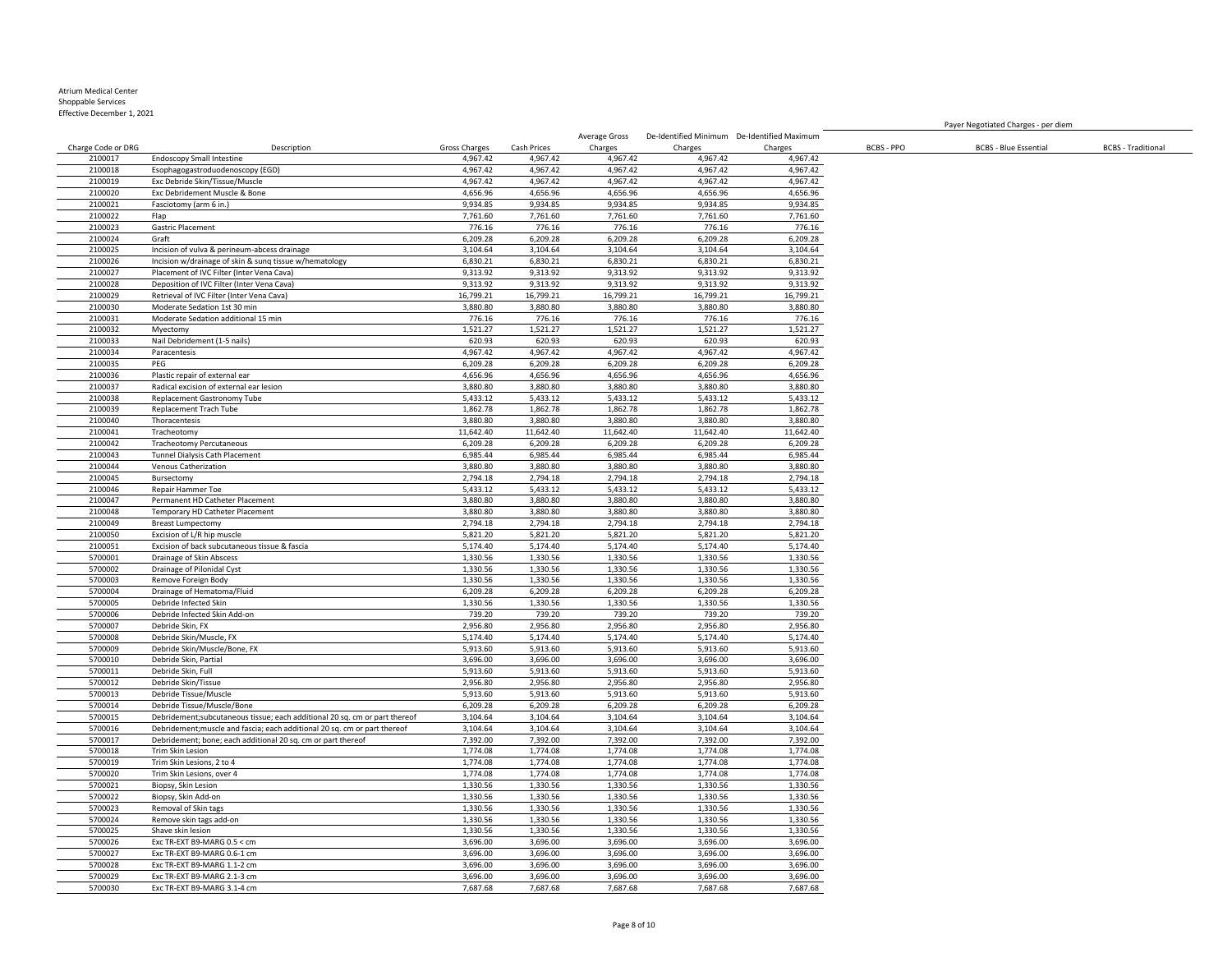Effective December 1, 2021

Charge Code or DRG Description Gross Charges Cash Prices Charges Charges Charges BCBS - PPO BCBS - Blue Essential BCBS - Traditional Exc TR-EXT B9-MARG > 4.0 cm 7,687.68 7,687.68 7,687.68 7,687.68 7,687.68 Exc H-F-NK-SP B9+MARG 0.5 < 4,730.88 4,730.88 4,730.88 4,730.88 4,730.88 Exc H-F-NK-SP B9+MARG 0.6-1 4,730.88 4,730.88 4,730.88 4,730.88 4,730.88 Exc H-F-NK-SP B9+MARG 1.1-2 4,730.88 4,730.88 4,730.88 4,730.88 4,730.88 5700035 Exc H-F-NK-SP B9+MARG 2.1-3 2.587.68 7,687.68 7,687.68 7,687.68 7,687.68 7,687.68 7,687.68 7,687.68 7,687.68<br>5700036 Exc H-F-NK-SP B9+MARG 3.1-4 7,687.68 7,687.68 7,687.68 7,687.68 7,687.68 7,687.68 7,687.68 7,687. 57000 Exc H-F-NK-SP B9+MARG 3.1-4 7,687.68 7,687.68 7,687.68 7,687.68 7,687.68 7,687.68 7,687.68 7,687.68 7,687.68 7,687.68 7,687.68 7,687.68 7,687.68 7,687.68 7,687.68 7,687.68 7,687.68 7,687.68 7,687.68 7,687.68 7,687.68 Exc H-F-NK-SP B9+MARG > 4 cm 10,644.48 10,644.48 10,644.48 10,644.48 10,644.48 Exc Face-MM B9+MARG 0.6-1 cm 4,139.52 4,139.52 4,139.52 4,139.52 4,139.52 Exc TR-EXT MLG+MARG 0.6-1 cm 4,139.52 4,139.52 4,139.52 4,139.52 4,139.52 Exc TR-EXT MLG+MARG 1.1-2 cm 4,139.52 4,139.52 4,139.52 4,139.52 4,139.52 Exc TR-EXT MLG+MARG 2.1-3 cm 4,139.52 4,139.52 4,139.52 4,139.52 4,139.52 Exc TR-EXT MLG+MARG 3.1-4 cm 4,139.52 4,139.52 4,139.52 4,139.52 4,139.52 Exc TR-EXT MLG+MARG > 4 cm 10,644.48 10,644.48 10,644.48 10,644.48 10,644.48 5700044 Removal, Sweat gland lesion 10,644.48 10,644.48 10,644.48 10,644.48 10,644.48 10,644.48 10,644.48 10,644.48 10,644.48 10,644.48 10,644.48 10,644.48 10,644.48 10,644.48 10,644.48 10,644.48 10,644.48 10,644.48 10,644 Exc TR-EXT MLG+MARG 0.6-1 cm 3,696.00 3,696.00 3,696.00 3,696.00 3,696.00 Exc TR-EXT MLG+MARG 201-3 cm 4,435.20 4,435.20 4,435.20 4,435.20 4,435.20 Exc TR-EXT MLG+MARG > 4 cm 7,687.68 7,687.68 7,687.68 7,687.68 7,687.68 Exc H-F-NK-SP MLG+MARG 0.6-1 3,696.00 3,696.00 3,696.00 3,696.00 3,696.00 Exc H-F-NK-SP MLG+MARG 1.1-2 5,617.92 5,617.92 5,617.92 5,617.92 5,617.92 Exc Face-MM MALIG+MARG 0.6-1 cm 5,617.92 Exc Face-MM MALIG+MARG 1.1-2 cm 5,617.92 5,617.92 5,617.92 5,617.92 5,617.92 Exc Face-MM MALIG+MARG 2.1-3 cm 5,617.92 5,617.92 5,617.92 5,617.92 5,617.92 Exc Face-MM MALIG+MARG 3.1-4 cm 5700054 Exc Face-MM MALIG+MARG > 4 cm 10,644.48 10,644.48 10,644.48 10,644.48 10,644.48 10,644.48 10,644.48 10,644.48 Trim nails 443.52 443.52 443.52 443.52 443.52 5700056 Debride Nail, 1-5 887.04 887.04 887.04 887.04 Debride Nail, 6 or more 887.04 887.04 887.04 887.04 887.04 Removal of Nail Plate 887.04 887.04 887.04 887.04 887.04 Removal of Nail Plate, add-on 887.04 887.04 887.04 887.04 887.04 Drain Blood from under nail 887.04 887.04 887.04 887.04 887.04 Removal of nail bed 3,696.00 3,696.00 3,696.00 3,696.00 3,696.00 Biopsy, nail unit 3,696.00 3,696.00 3,696.00 3,696.00 3,696.00 Repair of nail bed 1,182.72 1,182.72 1,182.72 1,182.72 1,182.72 Reconstruction of nail bed 6,399.62 6,399.62 6,399.62 6,399.62 6,399.62 Excision of nail fold, toe 887.04 887.04 887.04 887.04 887.04 Removal of pilonidal lesion 9,322.79 9,322.79 9,322.79 9,322.79 9,322.79 5700067 Apply cult skin substitute 1,774.08 1,774.08 1,774.08 1,774.08 1,774.08 1,774.08 1,774.08 1,774.08 Apply cult skin sub add-on 1,774.08 1,774.08 1,774.08 1,774.08 1,774.08 5700069 Apply cult derm sub, T/A/L<br>5700070 Apply cult derm sub, T/A/L add the subsection of the subsection of the state of the state of the state of the state of the state of the state of the state of the state of the stat 5700070 Apply cult derm sub, T/A/L add 1,774.08 1,774.08 1,774.08 1,774.08 1,774.08 1,774.08 1,774.08 1,774.08<br>1,774.08 1,774.08 1,774.08 1,774.08 1,774.08 1,774.08 1,774.08 1,774.08 1,774.08 1,774.08 1,774.08 1,774.08 Apply cult derm sub, F/N/HF/G Apply cult derm F/HF/G Add 1,774.08 1,774.08 1,774.08 1,774.08 1,774.08 Apply Acellular Xenograft 3,696.00 3,696.00 3,696.00 3,696.00 3,696.00 5700074 Apply Acellular Xenograft add 3,696.00 3,696.00 3,696.00 3,696.00 3,696.00 3,696.00 3,696.00 3,696.00<br>1.182.72 1.182.72 1.182.72 1.182.72 1.182.72 1.182.72 1.182.72 1.182.72 1.182.72 1.182.72 1.182.72 1.182.72 Chemical Cautery, tissue 1,182.72 1,182.72 1,182.72 1,182.72 1,182.72 Removal of foot foreign body 4,139.52 4,139.52 4,139.52 4,139.52 4,139.52 Apply rigid leg cast 1,330.56 1,330.56 1,330.56 1,330.56 1,330.56 Application of paste boot 1,921.92 1,921.92 1,921.92 1,921.92 1,921.92 Apply multlay comprs lwr leg 1,921.92 1,921.92 1,921.92 1,921.92 1,921.92 Injection(s), spider veins 1,921.92 1,921.92 1,921.92 1,921.92 1,921.92 5700081 Injection therapy of vein<br>
5700082 Injection therapy of veins
3700082 Injection therapy of veins
3700082 Injection therapy of veins
3700082 Injection therapy of veins
3700082 Injection therapy of veins
3700082 Inje Injection therapy of veins 1,921.92 1,921.92 1,921.92 1,921.92 1,921.92 5700083 Endovenous RF, 1st vein 13,527.36 13,527.36 13,527.36 13,527.36 13,527.36 13,527.36 13,527.36 13,527.36 Phleb veins - Extrem - to 20 10,592.00 10,592.00 10,592.00 10,592.00 10,592.00 5700085 Vascular surgery procedure 244.68 244.68 244.68 244.68 244.68 244.68 244.68 244.68 244.68 244.68 244.68<br>25700086 Donnler Art ext snø lyt bil Doppler Art ext sng lvt bil 898.87 898.87 898.87 898.87 898.87 Doppler Art ext multi comp 913.65 913.65 913.65 913.65 913.65 Duplex venous extrem bilat 4,287.36 4,287.36 4,287.36 4,287.36 4,287.36 Duplex venous ext unilat/LMTD 4,287.36 4,287.36 4,287.36 4,287.36 4,287.36 5700090 OT manual thrpy 15 min 517.44 517.44 517.44 517.44 517.44 517.44 517.44 517.44 517.44 517.44 517.44 517.44 517.44 517.44 517.44 517.44 517.44 517.44 517.44 517.44 517.44 517.44 517.44 517.44 517.44 517.44 517.44 51 OT adl 15 min 517.44 517.44 517.44 517.44 517.44 OT Comm.work reintegrate 15 m 517.44 517.44 517.44 517.44 517.44 PT Debr sel wo anes <20 scm 887.04 887.04 887.04 887.04 887.04 PT Debr sel wo anes >20 scm 887.04 887.04 887.04 887.04 887.04

Average Gross

De-Identified Minimum De-Identified Maximum

Payer Negotiated Charges - per diem

Neg pressure wound thrpy < 50 1,108.80 1,108.80 1,108.80 1,108.80 1,108.80